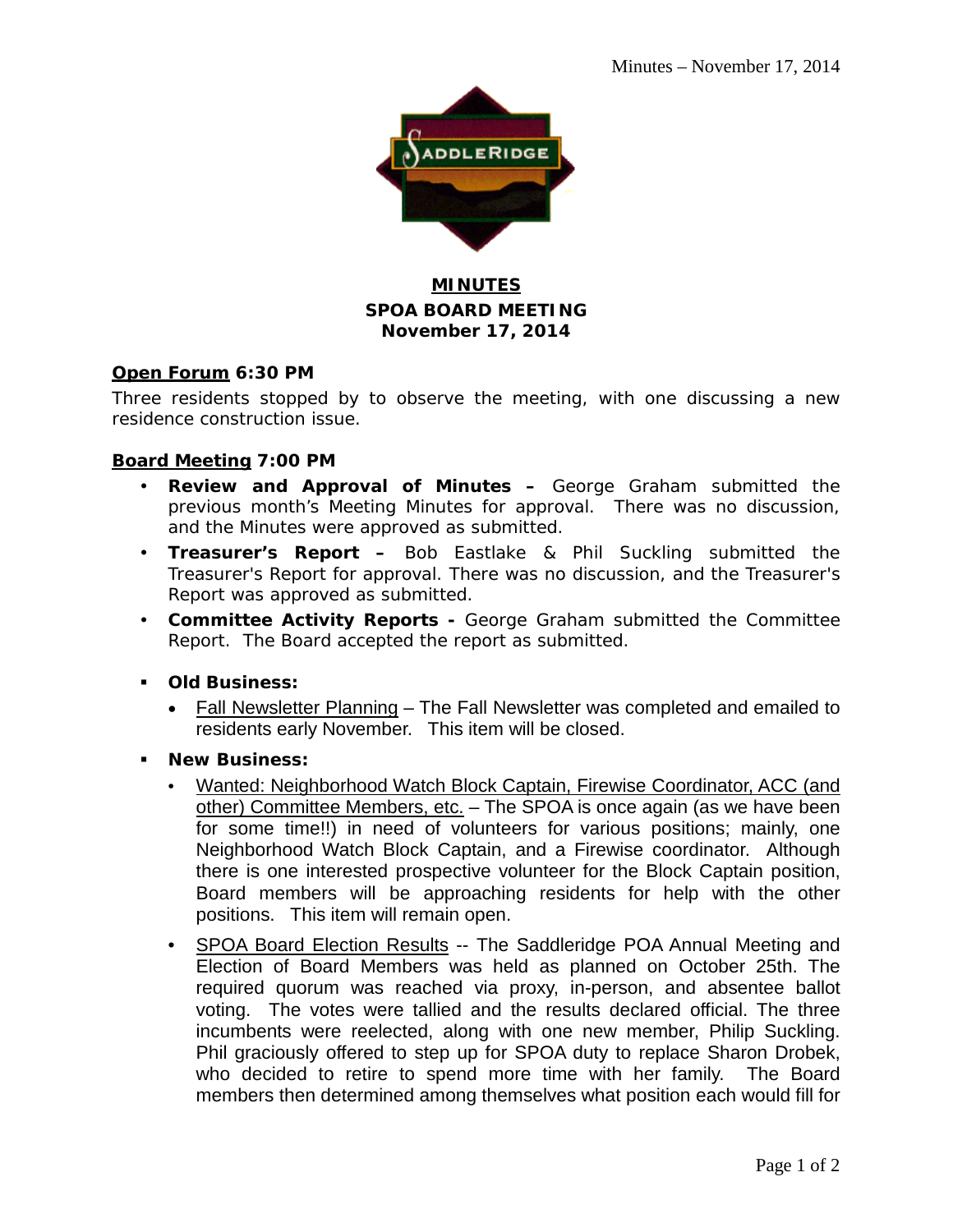the new term; and the determination was: Charles 'Bo' Garrett – President, Dr. Bob Pyle - Vice President, Philip Suckling – Treasurer, and George Graham – Secretary. The Board would like to officially thank Sharon Drobek for her many years of dedicated, diligent, and intelligent service to Saddleridge.

The meeting was adjourned at 7:20 PM.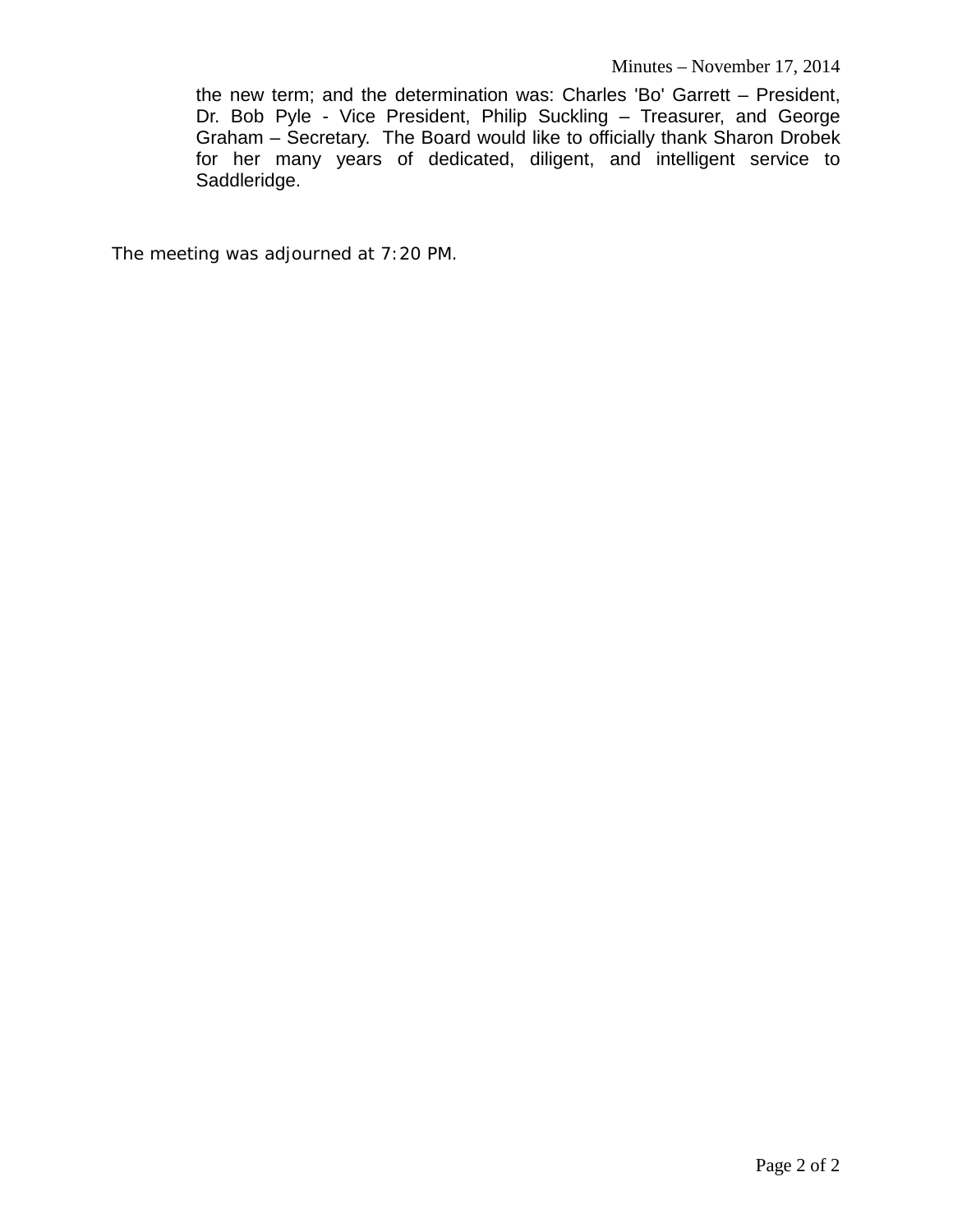3:06 PM

 $11/15/14$ **Cash Basis** 

## **Saddleridge Property Owners Association Balance Sheet** As of October 31, 2014

| Oct 31, 14 | Oct 31, 13              | \$ Change                          |
|------------|-------------------------|------------------------------------|
|            |                         |                                    |
|            |                         |                                    |
|            |                         |                                    |
| 25.233.52  | 25,183.11               | 50.41                              |
| 25.212.86  | 25.162.48               | 50.38                              |
| 2.543.50   |                         | $-747.41$                          |
|            |                         | 7,039.11                           |
| 95.446.39  | 89.053.90               | 6.392.49                           |
|            |                         |                                    |
| $-8.00$    | $-33.27$                | 25.27                              |
| $-8.00$    | $-33.27$                | 25.27                              |
| 95,438.39  | 89,020.63               | 6.417.76                           |
|            |                         |                                    |
| 80,500.00  |                         | 0.00                               |
| 80,500.00  | 80.500.00               | 0.00                               |
| 175,938.39 | 169,520.63              | 6,417.76                           |
|            |                         |                                    |
|            | 110.823.40              | 0.00                               |
| 62.067.95  | 57.952.05               | 4,115.90                           |
| 3.047.04   | 745.18                  | 2,301.86                           |
| 175.938.39 | 169,520.63              | 6.417.76                           |
| 175,938.39 | 169,520.63              | 6,417.76                           |
|            | 42,456.51<br>110.823.40 | 3.290.91<br>35.417.40<br>80.500.00 |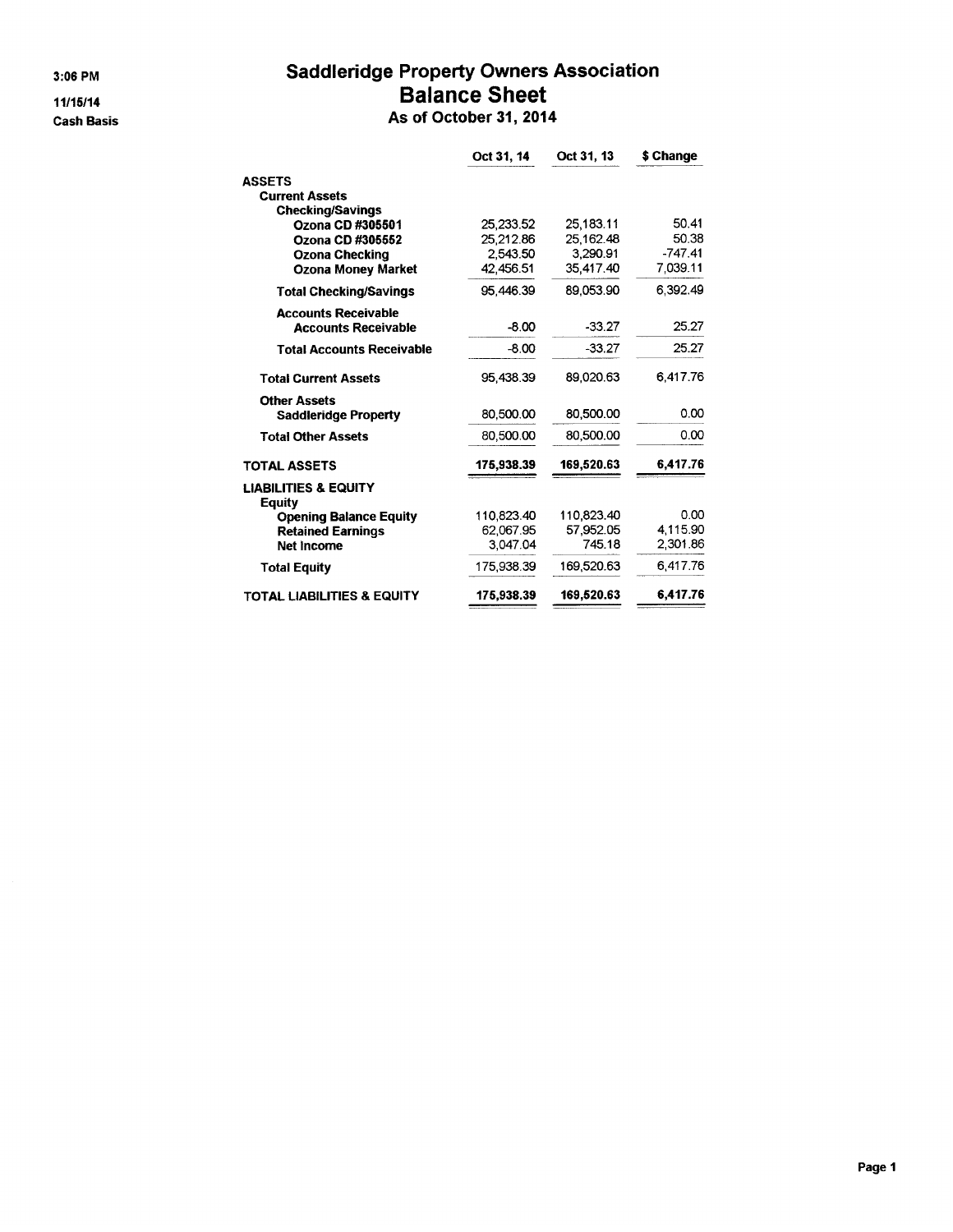$3:08$  PM

11/15/14

**Cash Basis** 

# Saddleridge Property Owners Association<br>Profit & Loss Budget vs. Actual<br>January through October 2014

|                                                  | Jan - Oct 14 | <b>Budget</b>    |
|--------------------------------------------------|--------------|------------------|
| Income                                           |              |                  |
| <b>Clubhouse Usage Fee</b>                       | 350.00       | 375.00           |
| <b>HOA Dues Collected</b>                        | 15,890.66    | 14,375.00        |
| <b>Interest Assessed Fees</b>                    | 330.76       | 250.00           |
| Interest Inc.                                    | 118.98       | 82.00            |
| <b>Resale Cert. Fee</b>                          | 600.00       | 500.00           |
| <b>Transfer Fees</b>                             | 500.00       | 400.00           |
| <b>Uncategorized Income</b>                      | 0.00         | 0.00             |
| <b>Total Income</b>                              | 17,790.40    | 15,982.00        |
| <b>Expense</b>                                   |              |                  |
| <b>Accounting</b>                                |              |                  |
| <b>Accounting-Bookkeeper</b>                     | 1,750.00     | 1,750.00         |
| <b>Total Accounting</b>                          | 1,750.00     | 1,750.00         |
| <b>Annual Septic Contract</b>                    | 225.00       | 250.00           |
| <b>Bank Charges</b>                              | 0.00         | 75.00            |
| <b>Check Printing</b><br><b>Safe Deposit Box</b> | 40.00        | 40.00            |
|                                                  |              | 115.00           |
| <b>Total Bank Charges</b>                        | 40.00        |                  |
| <b>Clubhouse Expenses</b>                        | 500.00       | 500.00           |
| Cleaning                                         | 14.00        | 75.00            |
| <b>Cleaning Supplies</b>                         | 0.00         | 100.00           |
| <b>Furnishings</b><br><b>Heating and AC</b>      | 453.70       | 150.00           |
| <b>Insurance</b>                                 | 361.00       | 375.00           |
| Lighting                                         | 0.00         | 50.00            |
| <b>Maintenance Labor</b>                         | 0.00         | 400.00           |
| Misc                                             | 0.00         | 0.00             |
| <b>Outside Lighting</b>                          | 0.00         | 50.00            |
| <b>Pest Control</b>                              | 411.36       | 420.00           |
| <b>Plumbing Repairs</b>                          | 0.00         | 150.00           |
| <b>Repairs</b>                                   | 0.00         | 375.00           |
| <b>Septic Cleaning and Service</b>               | 485.00       |                  |
| Trash                                            | 344.02       | 350.00           |
| Water softener monthly maintain                  | 85.42        | 250.00           |
| <b>Wellhouse Expenses</b>                        | 0.00         | 100.00           |
| <b>Total Clubhouse Expenses</b>                  | 2,654.50     | 3,345.00         |
| <b>Dues and Subscriptions</b>                    | 0.00         | 25.00            |
| <b>Food for Saddleridge Meetings</b>             |              |                  |
| <b>Food for Annual BBQ</b>                       | 311.62       | 550,00           |
| <b>Neighborhood Watch</b>                        | 540,00       | 400.00           |
| <b>Total Food for Saddleridge Meetings</b>       | 851.62       | 950.00           |
| <b>Improvements</b>                              |              |                  |
| Landscaping                                      |              |                  |
| <b>Entrance</b>                                  | 0.00<br>0.00 | 300.00<br>150.00 |
| Lighting<br><b>Plants</b>                        | 0.00         | 270.00           |
| <b>Total Landscaping</b>                         | 0.00         | 720.00           |
| <b>Wellhouse Improvements</b>                    | 0.00         | 100.00           |
| <b>Total Improvements</b>                        | 0.00         | 820.00           |
|                                                  | 615.00       | 600.00           |
| <b>Insurance-HOA Liability</b>                   | 2,445.00     | 2,500.00         |
| Insurance, D&O                                   | 2,218.64     | 1,976.00         |
| <b>Lawn Maintenance</b>                          | 0.00         | 1,000.00         |
| <b>Legal-Attorney Fees</b>                       | 6.49         | 150.00           |
| <b>Mailings</b>                                  |              |                  |
| <b>Miscellaneous</b>                             | 0.00         | 100.00           |
| <b>ACC Office Supplies</b>                       | 0.00         | 50.00            |
| Copying<br><b>Legal Records</b>                  | 51.00        | 40.00            |
| <b>Office Supplies</b>                           | 220.86       | 50.00            |
| Printer Cart.                                    | 0.00         | 100.00           |
|                                                  |              |                  |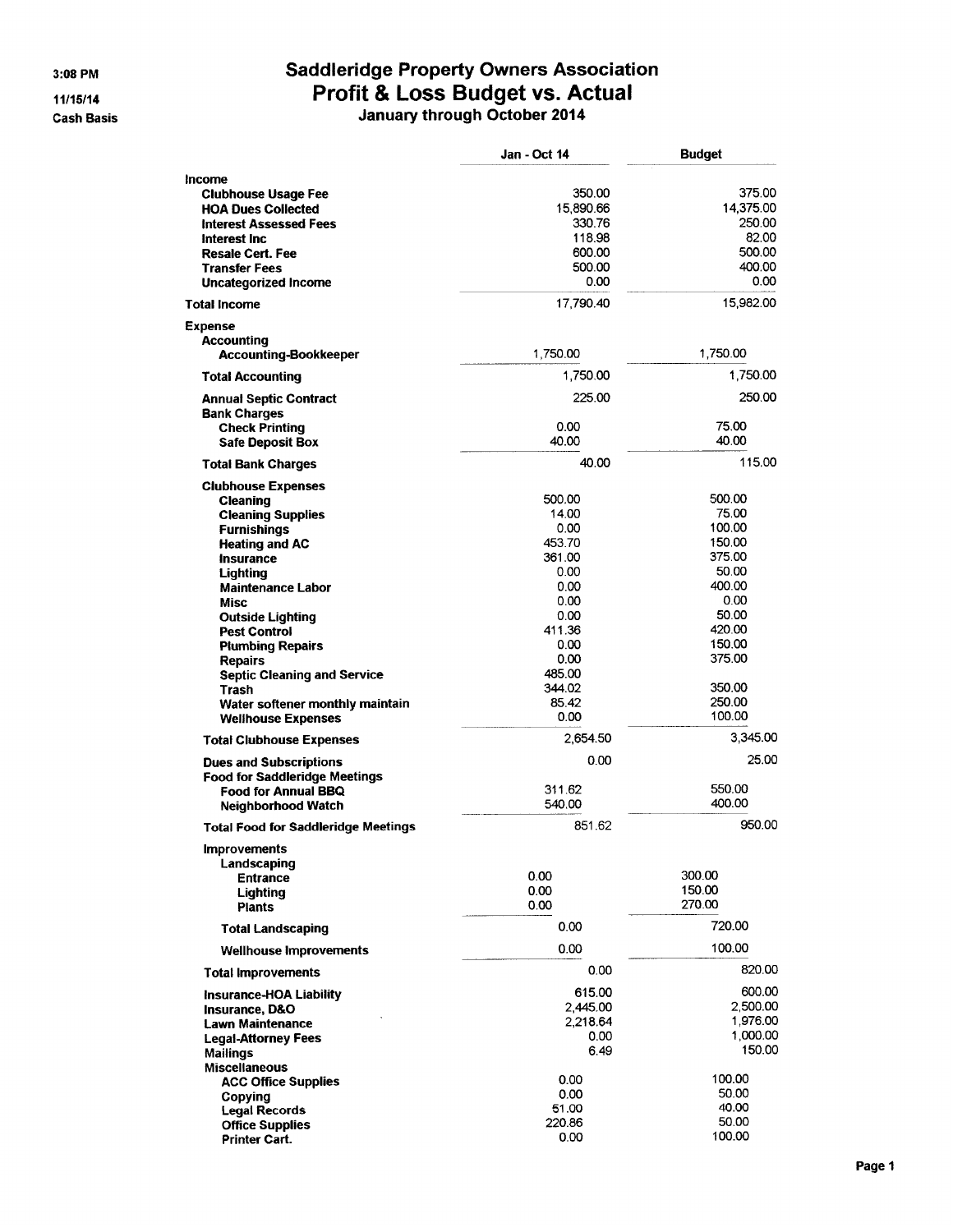3:08 PM

 $11/15/14$ **Cash Basis** 

# Saddleridge Property Owners Association<br>Profit & Loss Budget vs. Actual<br>January through October 2014

|                                     | <b>Jan - Oct 14</b> | <b>Budget</b> |
|-------------------------------------|---------------------|---------------|
| <b>Software</b>                     | 0.00                | 280.00        |
| <b>Total Miscellaneous</b>          | 271.86              | 620.00        |
| <b>PEC Electricity</b>              | 1,748.08            | 1.692.00      |
| <b>Reconciliation Discrepancies</b> | 0.00                |               |
| Taxes                               | 1,797.77            | 1.800.00      |
| <b>Webpage Fees</b>                 | 119.40              |               |
| <b>Total Expense</b>                | 14.743.36           | 17,593.00     |
| Net Income                          | 3.047.04            | $-1,611.00$   |